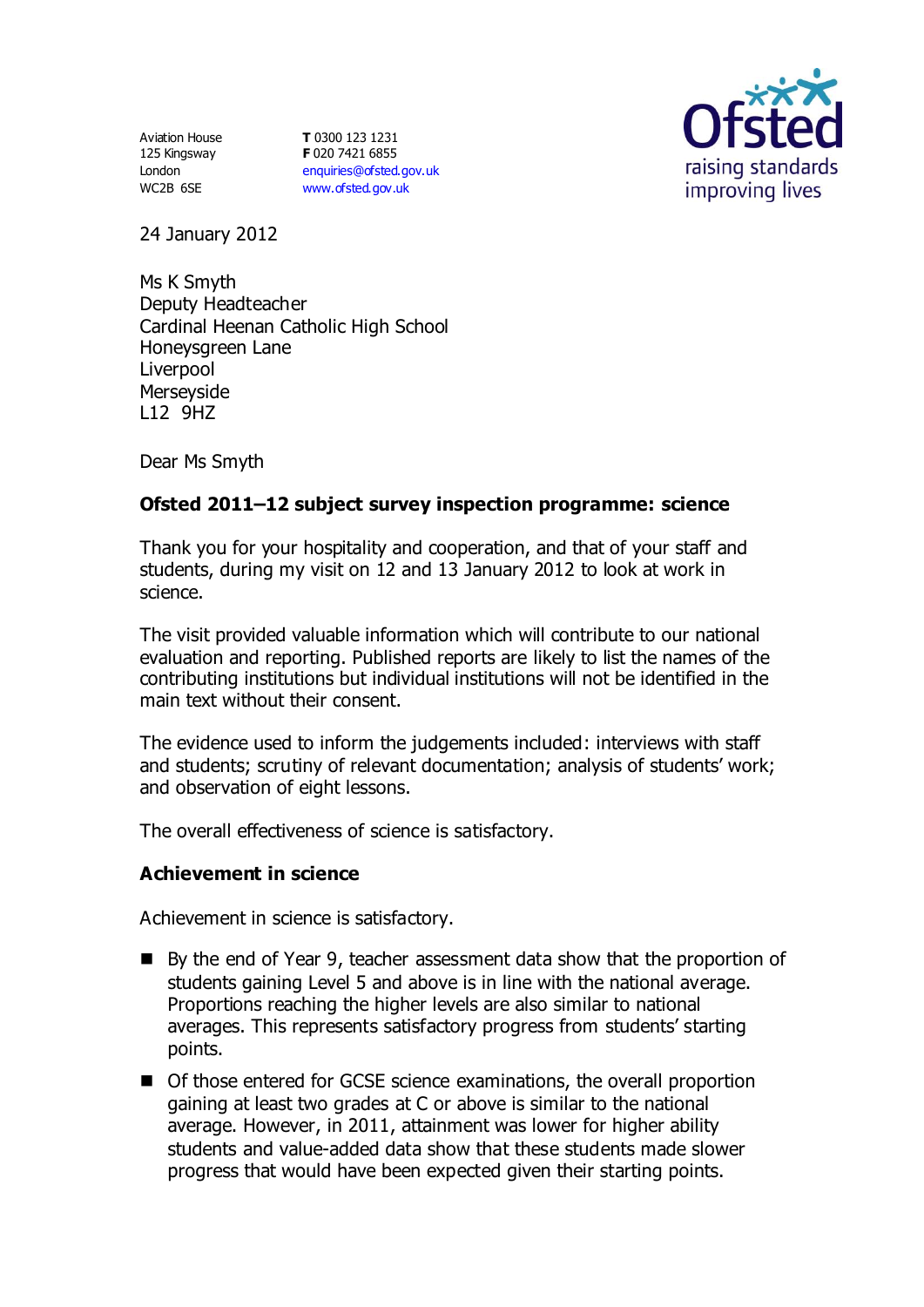- A large majority of those entered for a vocational science qualification in Key Stage 4 in 2011 were successful.
- A-level pass rates are high. Many AS-level pass rates are below average. Progression from AS level to the full A-level is low.
- Students behave well in lessons. They display good attitudes to learning and engage well with the activities and tasks set, but few show independence in their learning.

# **Quality of teaching in science**

The quality of teaching in science is satisfactory.

- $\blacksquare$  The quality of teaching in the majority of the lessons observed was satisfactory. Examples of good teaching were seen.
- Teachers have good subject knowledge and they use a range of activities to engage interest, including group work, paired activities, and experimental work. However, teachers' skills in using active learning strategies vary, and refinements are necessary to ensure that these strategies consistently promote rapid progress.
- In the better lessons, students were encouraged to think for themselves and there was good reinforcement of key points. However, occasionally in lessons, a strongly task-focused approach did little to encourage students to think for themselves, so although while tasks were completed, students' knowledge and understanding were not moved on greatly.
- The quality of teachers' lesson plans varies. Too much whole-class teaching does not always meet the needs of students of widely differing abilities. This was most evident in mixed-ability Year 7 lessons.
- Students generally know their targets and often know how well they are progressing towards these. Marking is of variable quality. Some is cursory but some includes helpful comments to support improvement.
- Assessment techniques which involve students in assessing their own and others' work are beginning to be used successfully.
- Some appropriate use of information and communication technology (ICT) was observed, mainly the use of electronic whiteboards by teachers.

### **Quality of the curriculum in science**

The quality of the curriculum in science is satisfactory.

- The integration of science into a themed curriculum at Key Stage 3 initially led to teaching by non-specialists, lessons timetabled in classrooms and the absence of experimental and practical work for Year 7 students. Steps have now been taken to ensure that discrete science lessons, taught by specialists, and with access to laboratories, are included in the Key Stage 3 curriculum.
- The fast-track system, enabling more able students to complete their GCSE courses by the end of Year 10, led to a decline in the achievement